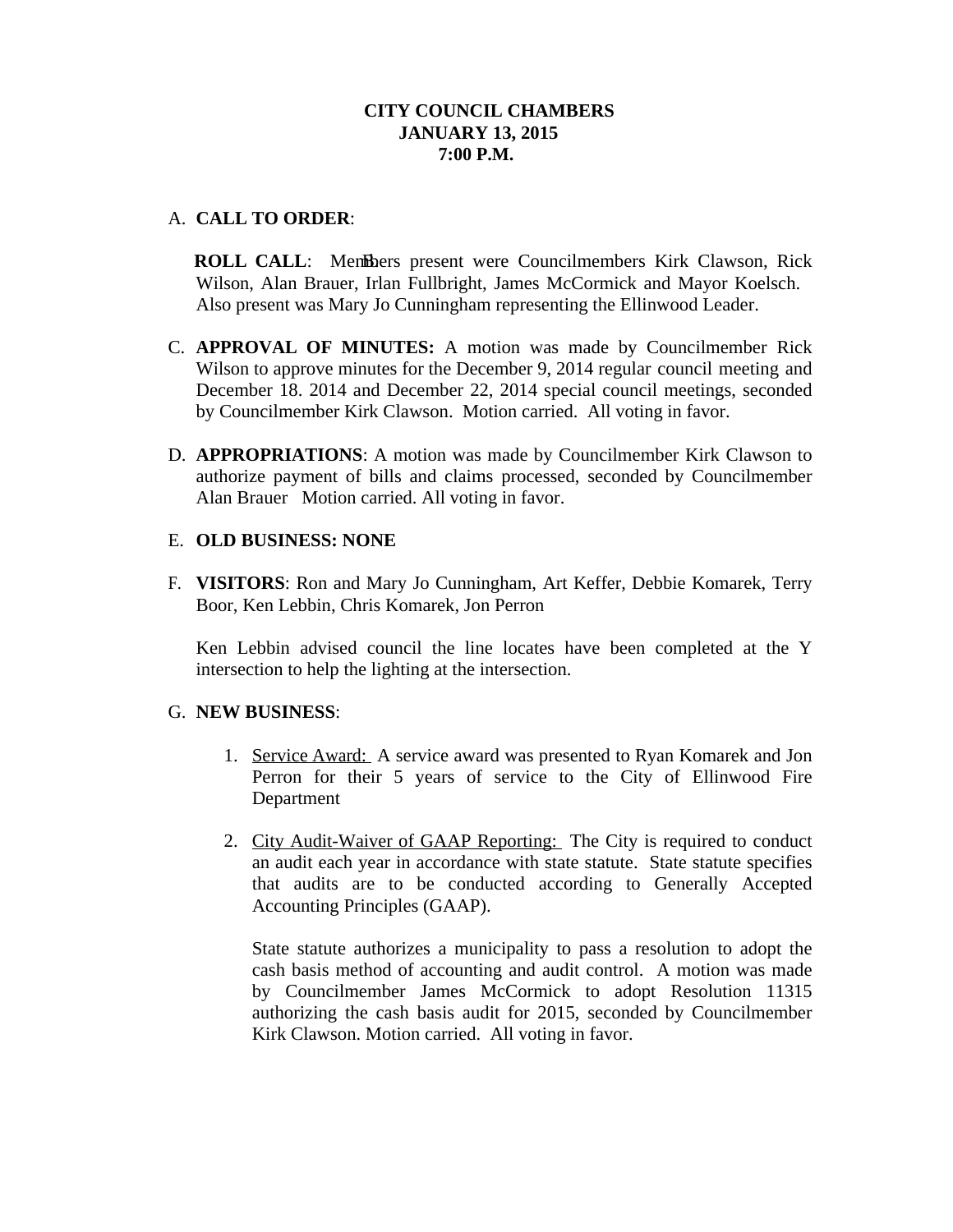# **CITY COUNCIL CHAMBERS JANUARY 13, 2015 7:00 P.M.**

- 3. Proposal from Pohl's Nursery: Tabled awaiting additional bids.
- 4. Parking Ordinance: Presented to council was Ordinance 2015-1, an ordinance pertaining to restrictions on vehicle parking, trailer parking and recreational vehicle parking on public streets and right of ways in the City of Ellinwood. A motion was made by Alan Brauer to approve Ordinance 2015-1, seconded by Councilmember Irlan Fullbright. Motion carried. All voting in favor.
- 5. Executive Session: An executive session is requested for the discussion of matters pertaining to attorney-client privilege. A motion was made by Councilmember Kirk Clawson to adjourn into executive session for 15 (fifteen) minutes for discussion of matters pertaining to attorney-client privilege and that the council meeting will reconvene in the council chambers, seconded by Councilmember Rick Wilson. Motion carried. All voting in favor. The governing body recessed into executive session at 7:45 p.m.

Meeting reconvened into regular session at 8:00 p.m. No action taken.

# **REPORTS**:

- 1. Municipal Court Report: Presented to Council was the Municipal Court Report for December, 2014.
- 2. Utilities Production Report: Presented to Council was the Utilities Production Report.
- 3. Staff Reports:
	- a) Staff reported uniforms have been provided to employees.
	- b) Staff reported EBH is doing additional surveying work for the flood study and at this point they are still on track to comply with March 1 deadline. EBH plans to begin talking to land owners soon.
	- c) Staff reported year-end financial information will be presented at the February meeting. The city ended up in relatively good shape thanks to the Archer funds.
	- d) Staff reported the city will begin advertising for the EMS director position. Debbie Glenn's retirement date is 7/1/15, with limited time working after May 1<sup>st</sup>.
	- e) Staff reported the county will do the signage at the airport.
	- f) Staff reported administrator applications are still being received.